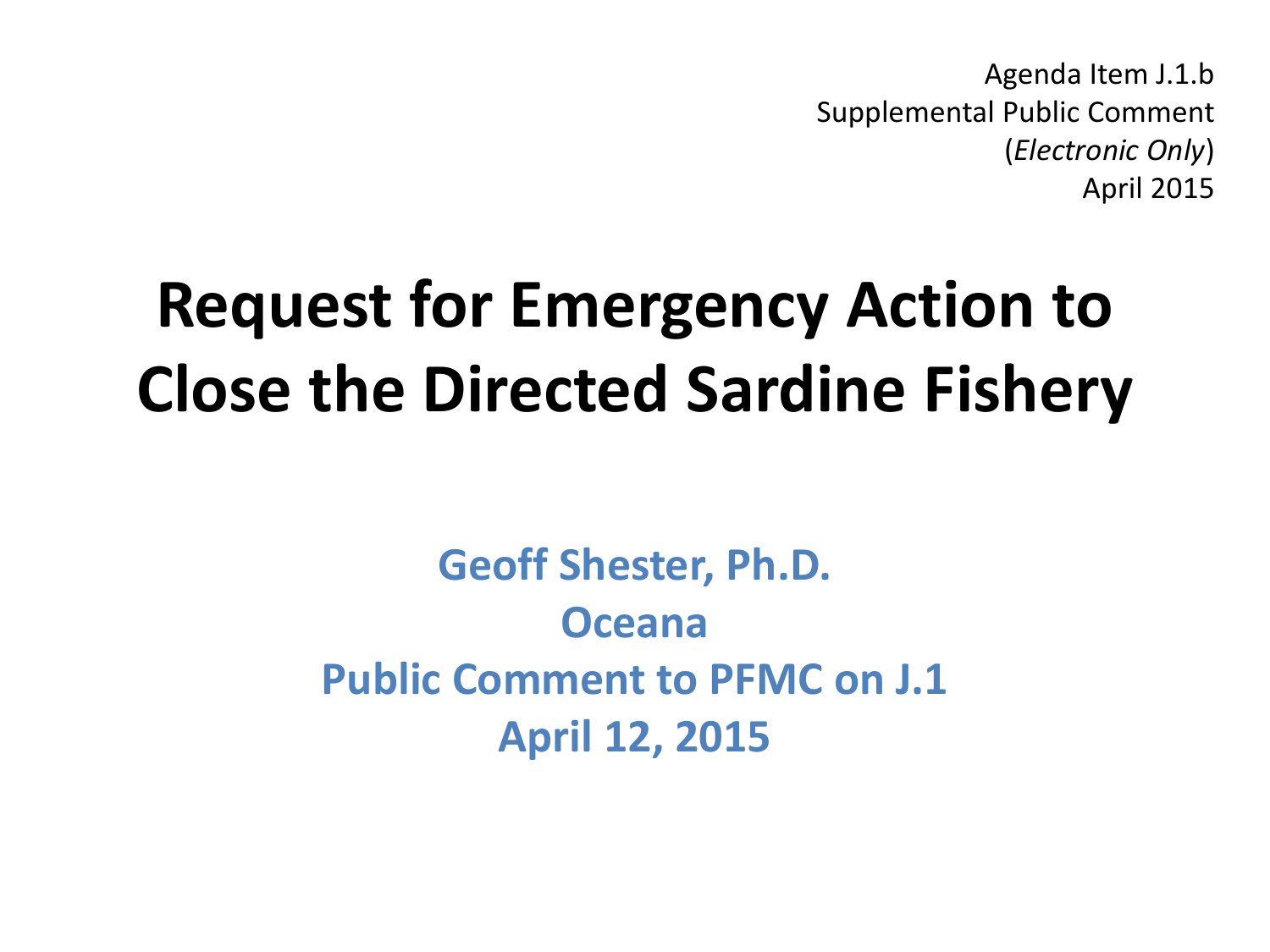## **We Request Emergency Action under MSA Section 305(c)**

- Immediately close the directed fishery for Pacific sardines at this meeting
- §305(c) of the MSA: "Emergency Actions and Interim Measures" pertaining to addressing an "emergency or overfishing".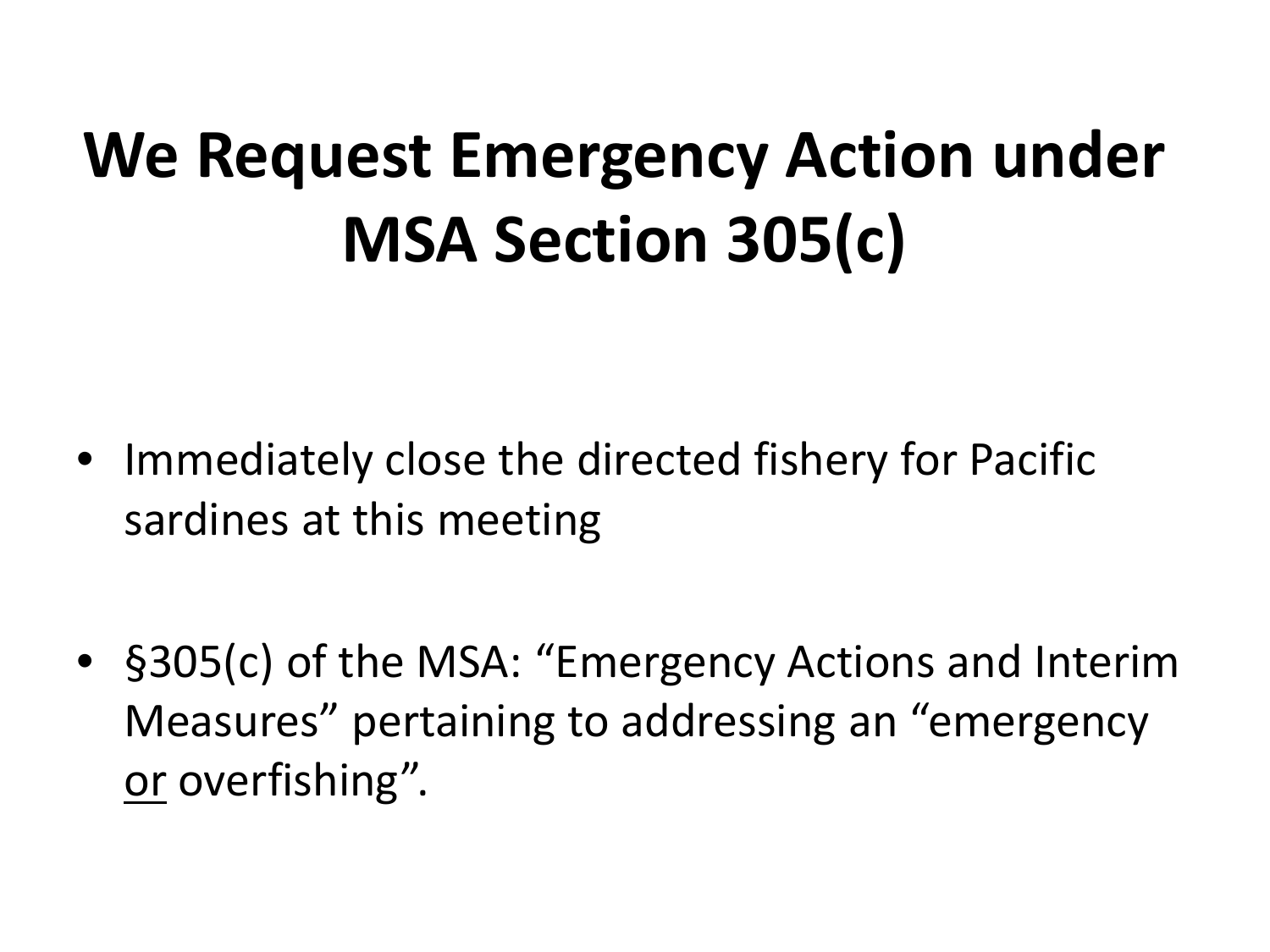## **NMFS Guidelines for Emergency Rules**

#### **Emergency Justification**

"Ecological": "to prevent overfishing as defined in [an FMP], . . . <u>or</u> . . . to prevent other serious damage to the fishery resource or habitat."

#### **Emergency Criteria**

- 1. Results from recent, unforeseen events or recently discovered circumstances; and
- 2. Presents serious conservation or management problems in the fishery; and
- 3. Can be addressed through emergency regulations for which the immediate benefits outweigh the value of advance notice, public comment, and deliberative consideration of the impacts on participants to the same extent as would be expected under the normal rulemaking process.

Source: 62 Fed. Reg. 44,421 (Aug. 21, 1997); Policy Guidelines for the Use of Emergency Rules (*renewed* Aug. 2014), available at <http://www.nmfs.noaa.gov/op/pds/documents/01/101/01-101-07.pdf>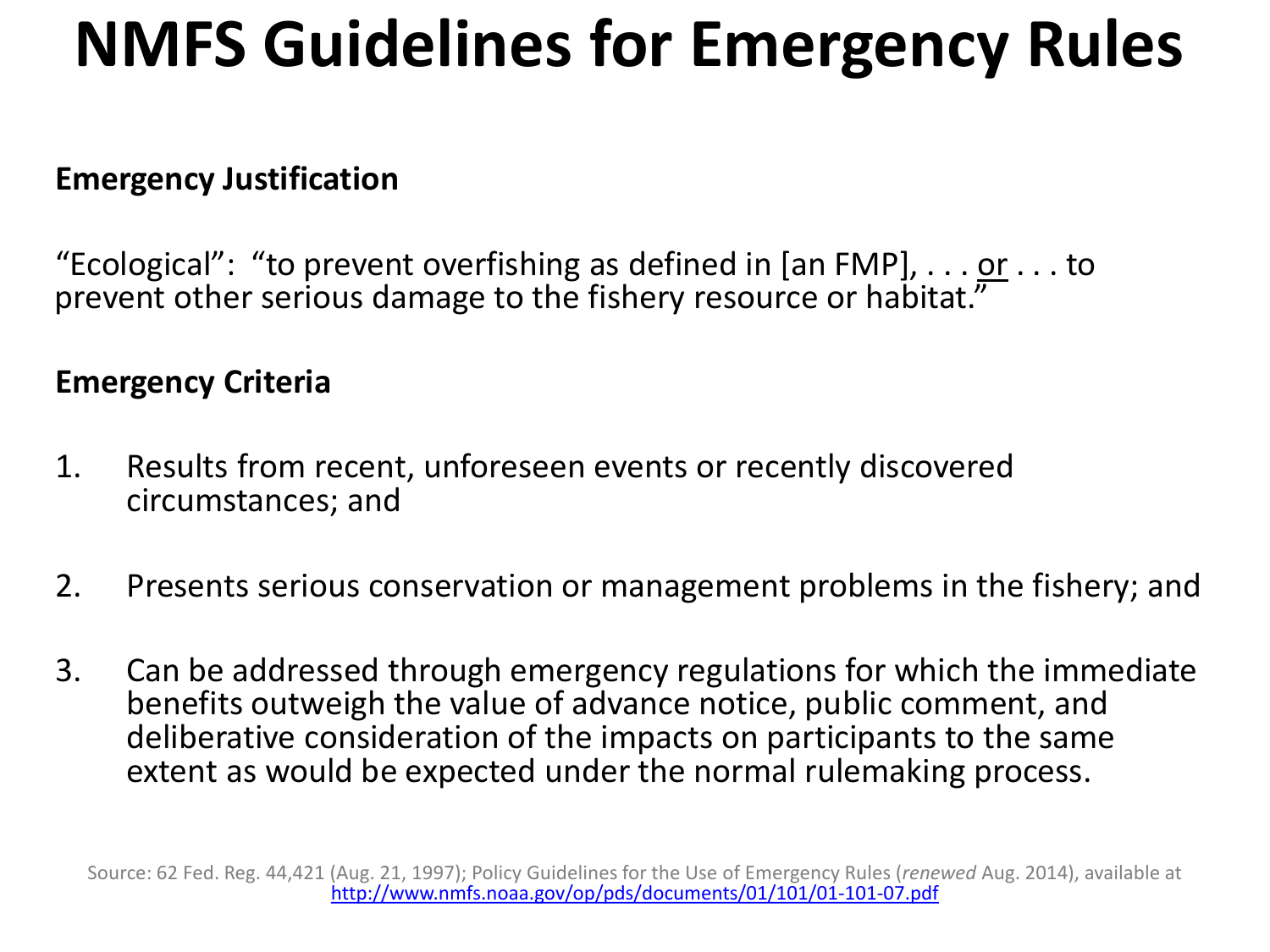## **CPS FMP Point of Concern**

Justification for preventing serious damage to resource

"A 'point-of-concern' occurs when one or more of the following is found or expected"

| <b>POC Criteria (CPS FMP)</b>                                                                                                                                                          | <b>Evidence</b>                                                          |
|----------------------------------------------------------------------------------------------------------------------------------------------------------------------------------------|--------------------------------------------------------------------------|
| "Any adverse or significant change in the biological<br>characteristics of a species (age composition, size<br>composition, age at maturity, or recruitment) is<br>discovered."        | Historically low recruitment, no young<br>fish (2015 sardine assessment) |
| "An overfishing condition appears to be imminent or<br>likely within two years."                                                                                                       | "Approaching overfishing" (SSC)                                          |
| "Any adverse or significant change in ecological<br>factors such as the availability of CPS forage for<br>dependent species or in the status of a dependent<br>species is discovered." | Starving brown pelicans and sea lions<br>(NOAA & USFWS)                  |
| "An error in data or a stock assessment is detected<br>that significantly changes estimates of impacts due<br>to current management.                                                   | Convergence error overestimated July<br>2014 biomass by ~100,000 mt      |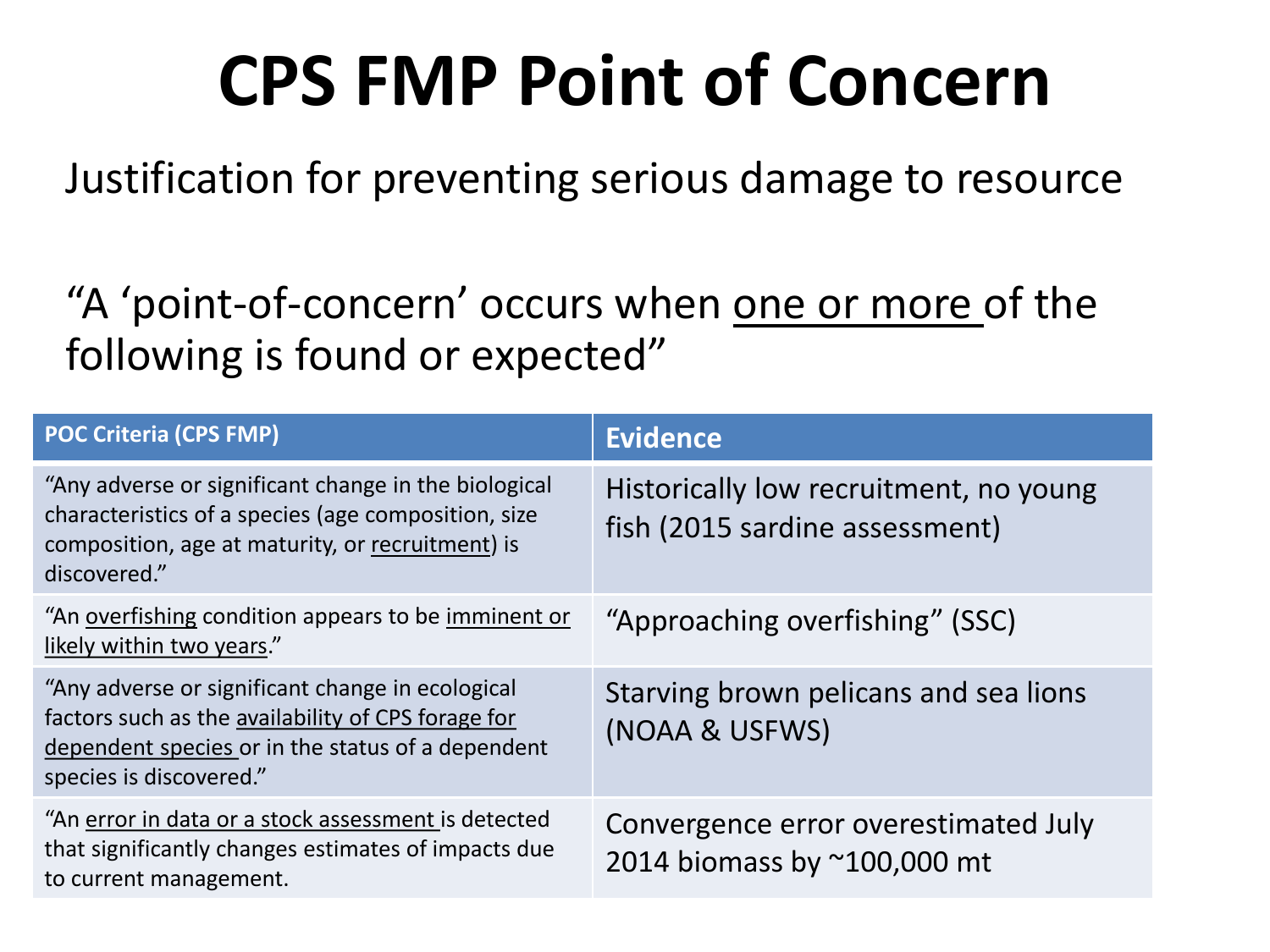#### **What 2014-15 Sardine Reference Points would be using July 2014 Biomass of 150,334 mt compared with actual 2014-15 Sardine Catch to Date**

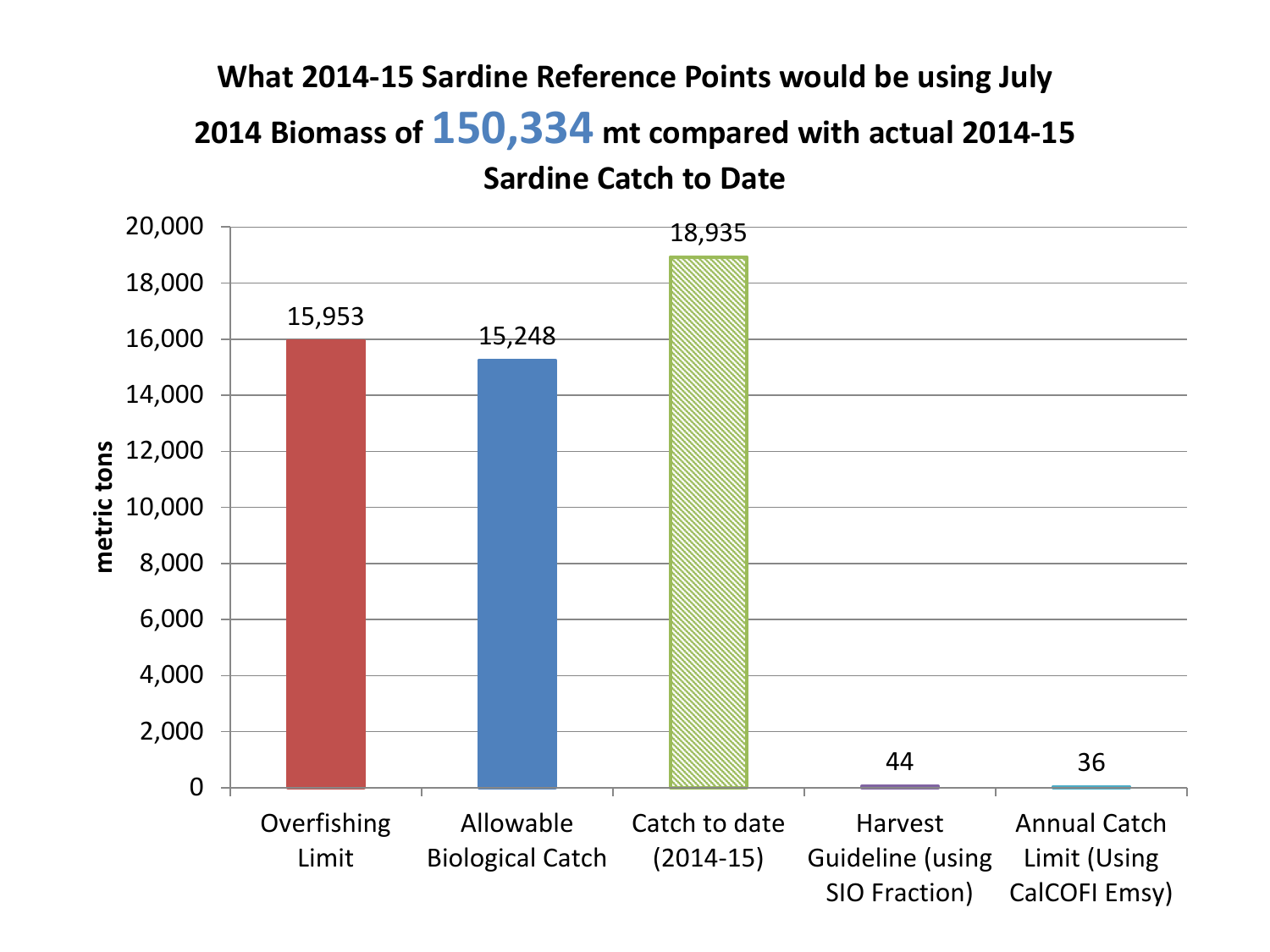# MSA: "Overfishing"

- "The terms "overfishing" and "overfished" mean a rate or level of fishing mortality that jeopardizes the capacity of a fishery to produce the maximum sustainable yield on a continuing basis."
- National Standards in MSA:
- (1) Conservation and management measures shall prevent overfishing while achieving, on a continuing basis, the optimum yield from each fishery for the United States fishing industry.
- (2) Conservation and management measures shall be based upon the best scientific information available.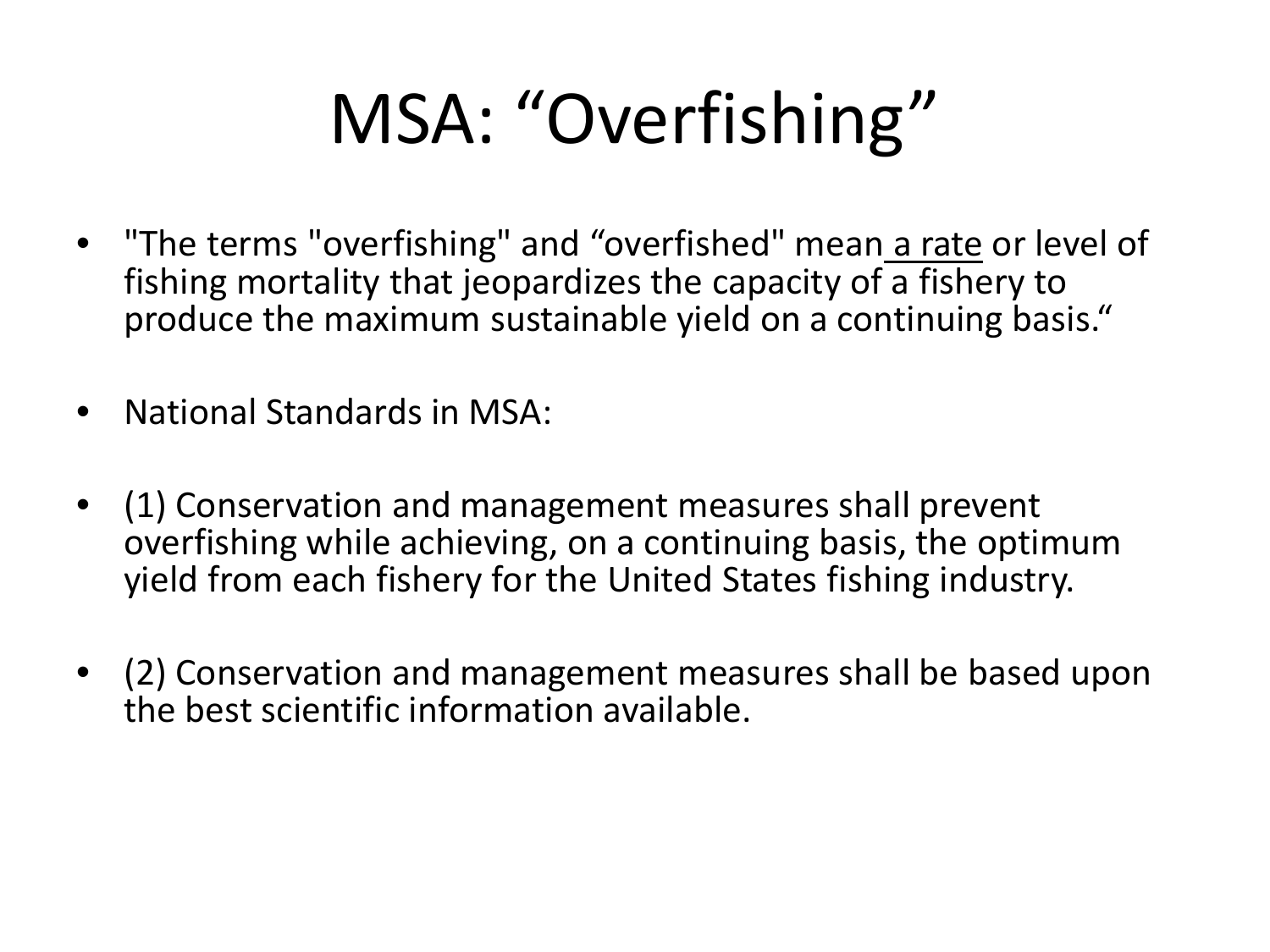## CPS FMP, p. 36

- By definition, overfishing occurs in a fishery whenever fishing occurs over a period of one year or more at a rate that is high enough to jeopardize the capacity of the stock to produce MSY on a continuing basis if applied in the long term
- The definition of overfishing is in terms of a fishing mortality or exploitation rate
- The Council **must** take action to eliminate overfishing when it occurs and to avoid overfishing when exploitation rates approach the overfishing level.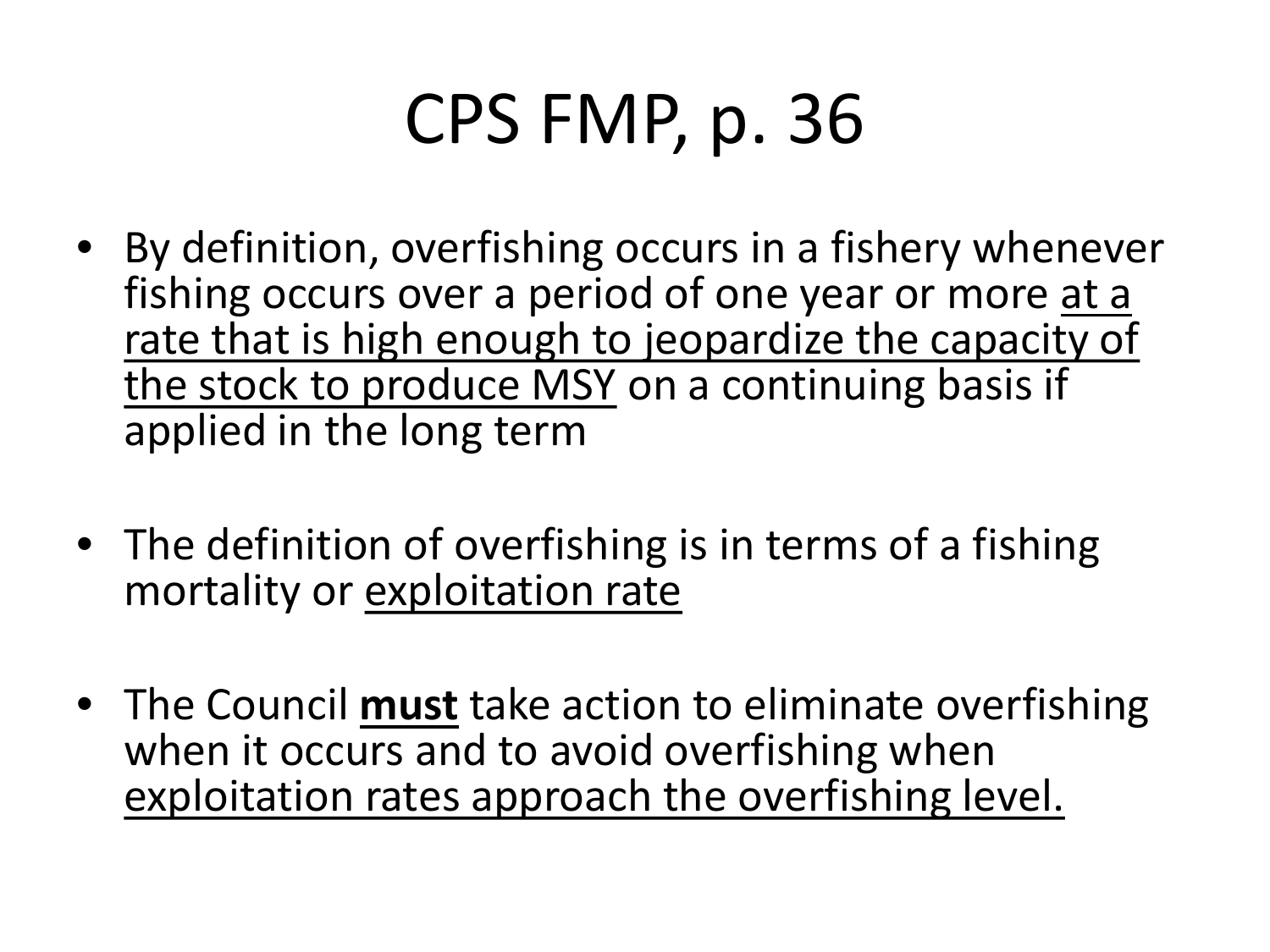## Best Available Science on Overfishing and MSY

- SSC March 2014 Statement: "overfishing limits (OFLs) for the northern subpopulation of Pacific sardine be based on an  $E_{MSY}$  proxy derived from the relationship between estimated  $E_{MSV}$  and the 3-year moving average of the CalCOFI temperature index, restricted to an  $E_{MSV}$  range of 0-25 percent ...."
- Pacific Fishery Management Council, I.1.c Supplemental SSC Report (March 2014).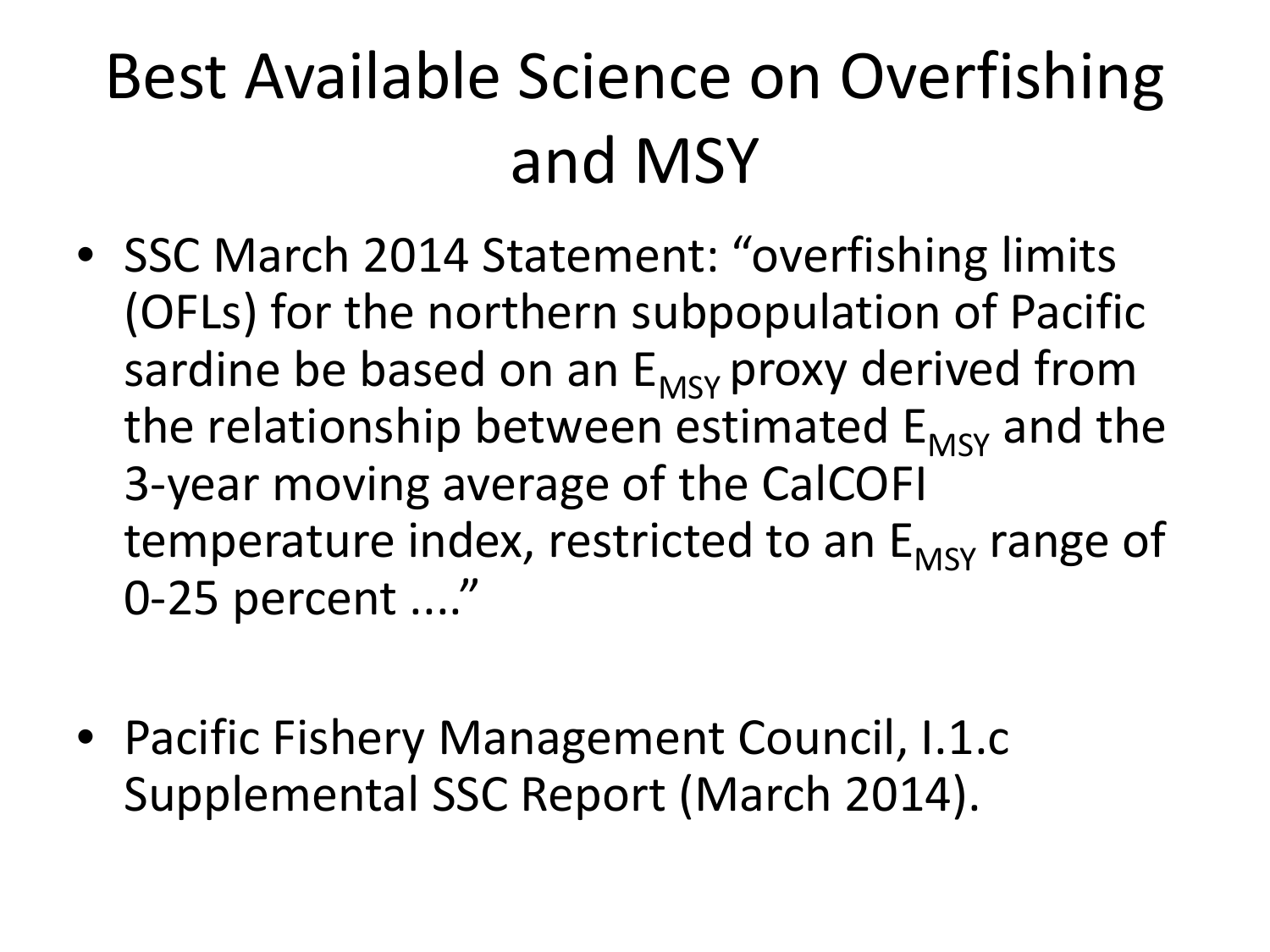## SSC Discussion

• 2014-15 exploitation rate of 12.6% greater than 2014-15 Emsy of 12.2%

• "Approaching overfishing"

• Stock is at 96,688 mt, well below CUTOFF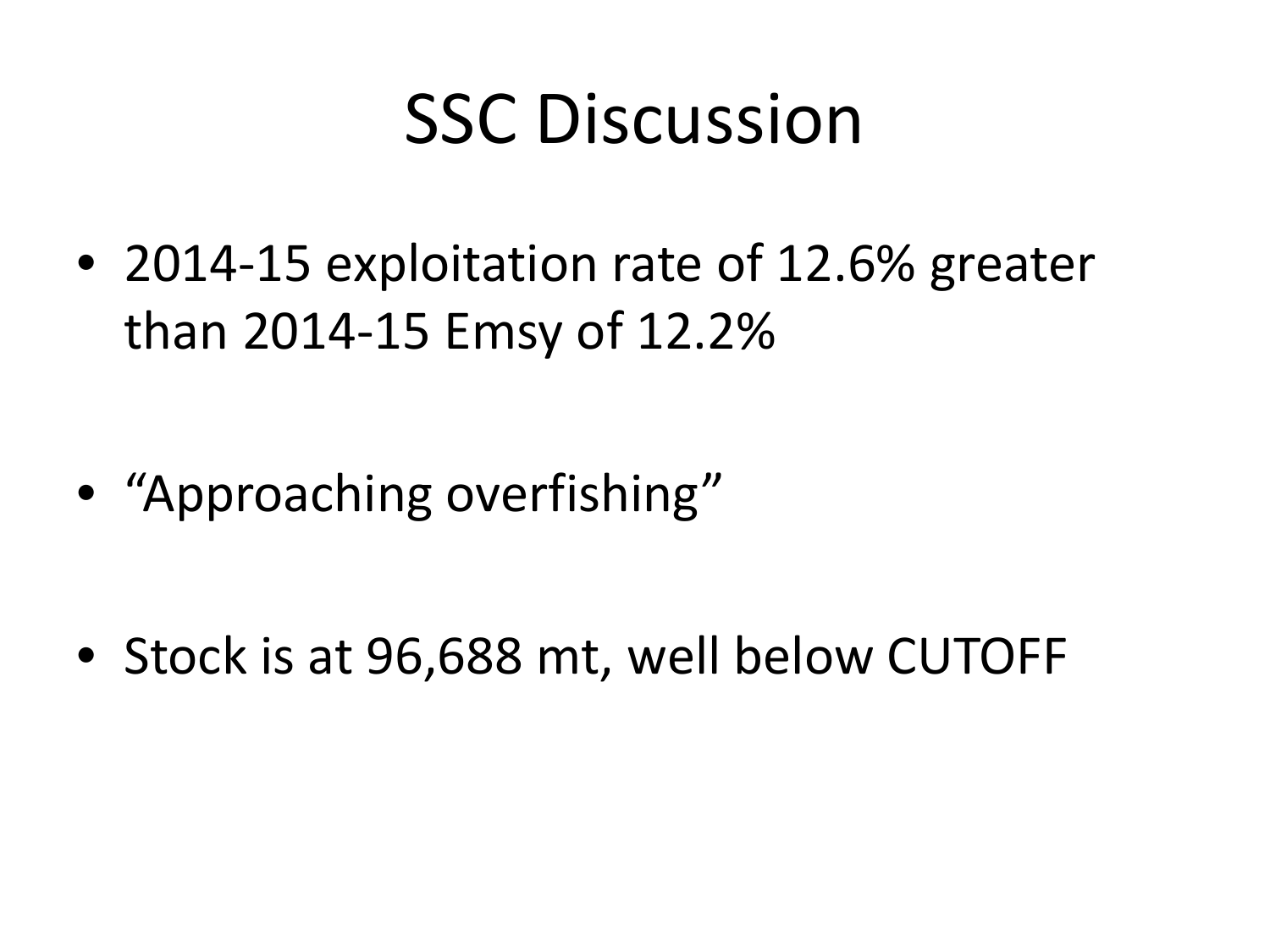### CPS FMP states:

• *CUTOFF is the lowest level of estimated biomass at which directed harvest is allowed*

• *The purpose of CUTOFF is to protect the stock when biomass is low*

• *By the time BIOMASS falls as low as CUTOFF, the harvest rate is reduced to zero*

Coastal Pelagic Species Fishery Management Plan, As Amended Through Amendment 13, at 38 (Sept. 2011).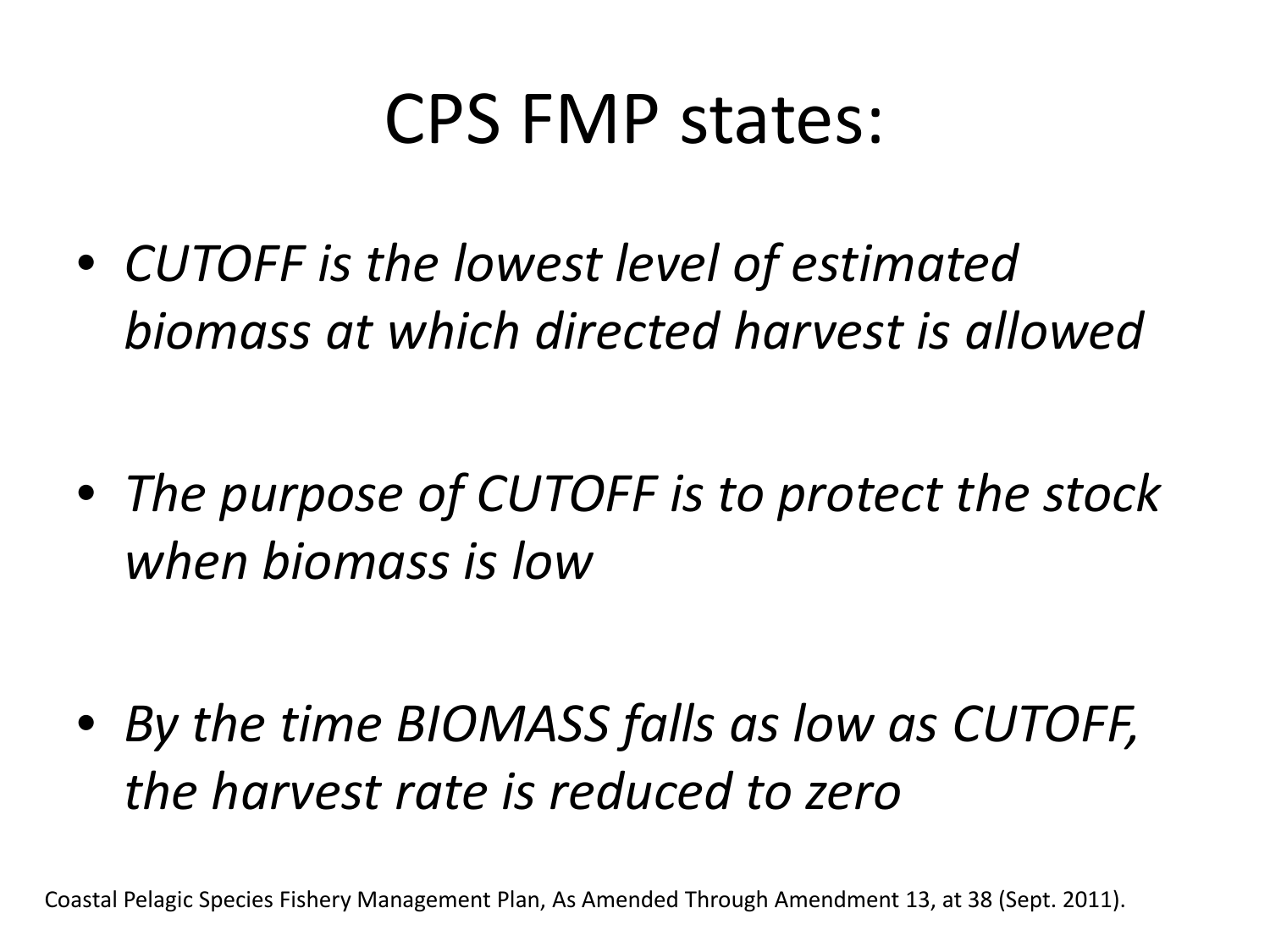### Sardine stock is already below CUTOFF

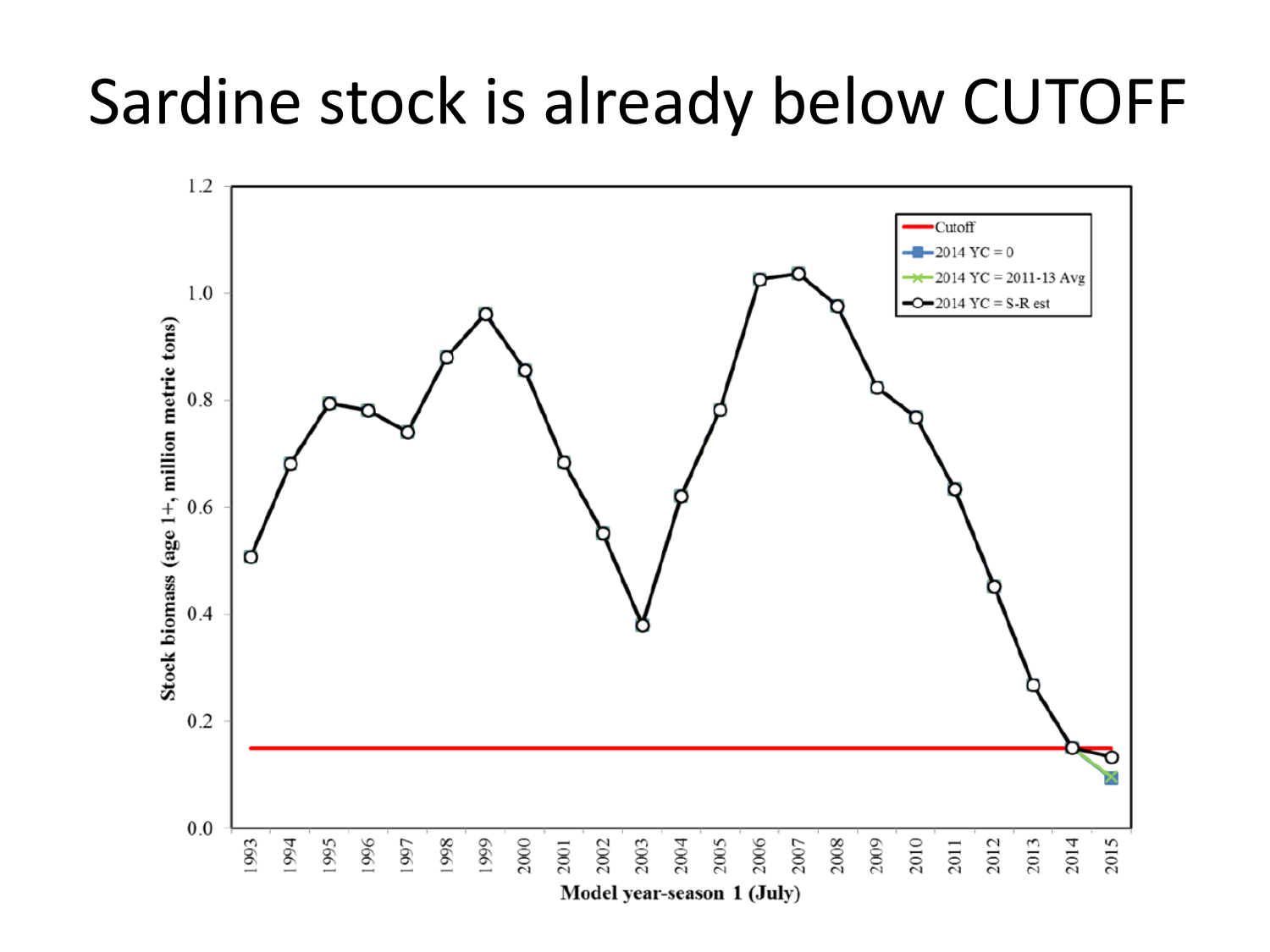#### **New Assessment Shows Sardines are Approaching an Overfished Condition**